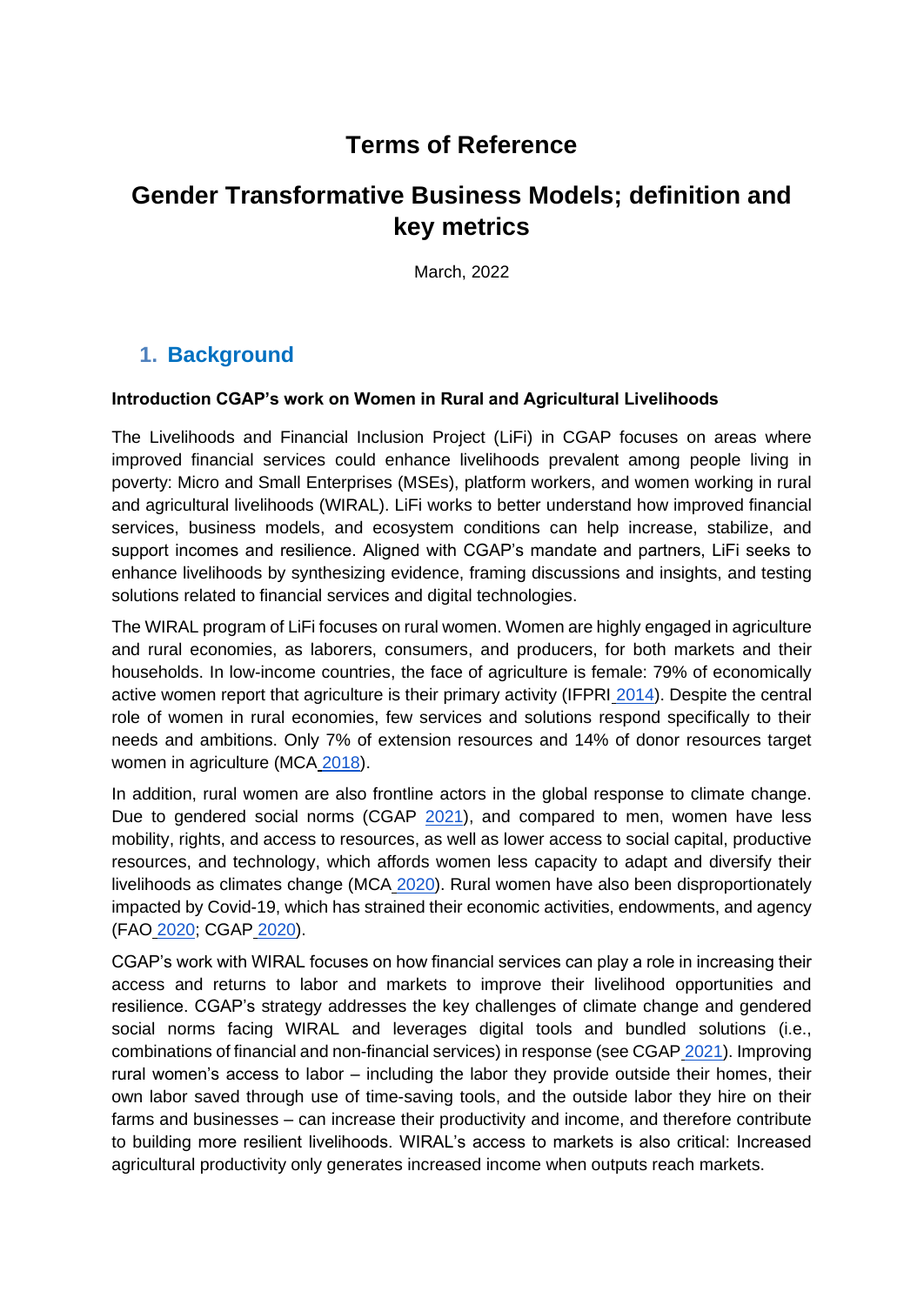But access alone is not enough; rural women must also get equitable returns to labor and markets. How female farmers benefit from productive resources, for example, often has a larger effect than simply their equal access to those resources (WB[G](https://openknowledge.worldbank.org/bitstream/handle/10986/17790/860390WP0WB0ON0osure0date0March0180.pdf?sequence=1&isAllowed=y) [2014\)](https://openknowledge.worldbank.org/bitstream/handle/10986/17790/860390WP0WB0ON0osure0date0March0180.pdf?sequence=1&isAllowed=y). Tools and technology are worthless if WIRAL are not trained to use them; hired labor does not increase productivity when women are perceived as ineffective supervisors and wage labor is not dignified when women sacrifice safety in the workplace.

An important part of CGAP's work is building the business case for serving rural women and raising awareness of sustainable, scalable gender transformative business models (GTBM) and approaches with potential to drive impact for WIRAL and value for providers. GTBM foster change as they add value to women and men's lives and livelihoods. They are designed to address the varied needs and constraints of women and men and aim to foster change in individual capacities, gendered social norms, and institutional rules and practices. Successful GTBM create value for women and the firm.

#### **Introduction to IDH's work on Gender Tranformative Business Models**

IDH is working together with the private sector and the public sector to create systems change to work on Better Income (more/living income, more stable and more equitable income), Better Jobs (living wage, safe and healthy working conditions and collective bargaining), Better Environment (sustainable land use with a focus on climate mitigation and climate adaptation for smallholder farmers) and Gender Equality as a cross-cutting theme.

To contribute to systems change, IDH is convening key private and public players in specific value chains and jurisdictions, co-funding and developing field level innovations and developing data-driven intelligence to make better informed decisions and accelerate change. We believe that changes at three levels need to happen to contribute to systems change; changing sector governance, changing business practices and changing field level practices. IDH is active in 20 different value chains and 20 different jurisdictions. IDH is considered by both the private and public sector as a neutral convener.

We started our gender journey a couple of years back. One of our first investments has been the development of a gender tool. The objective of our gender tool is to engage and assess whether our private sector partner's business model is gender unintentional, gender intentional or gender transformative. Besides the assessment of the "status" of the business model, the tool also provides concrete guidance to our program colleagues and their partners on what type of interventions can be introduced to move a business model from "unintentional", to "intentional" and "transformative".

Besides the gender tool, we also included a gender module in our "Service Delivery Model" Analysis. In this analysis we look into the Return on Investment for companies that are offering services to farmers (i.e. training, inputs, access to finance, access to markets) and the Return on Investment for farmers that make use of these services. By integrating the gender module, we have been able to collect key data points related to gender equality (at company and farm level) and we are also able to look into the (economic) effect of certain gender related interventions on the performance of the company and the performance of the farmer. We have published some of our first insights from applying the gender tool and gender module in our publication "Optimizing farm systems through gender inclusion" (Farmfit gender report).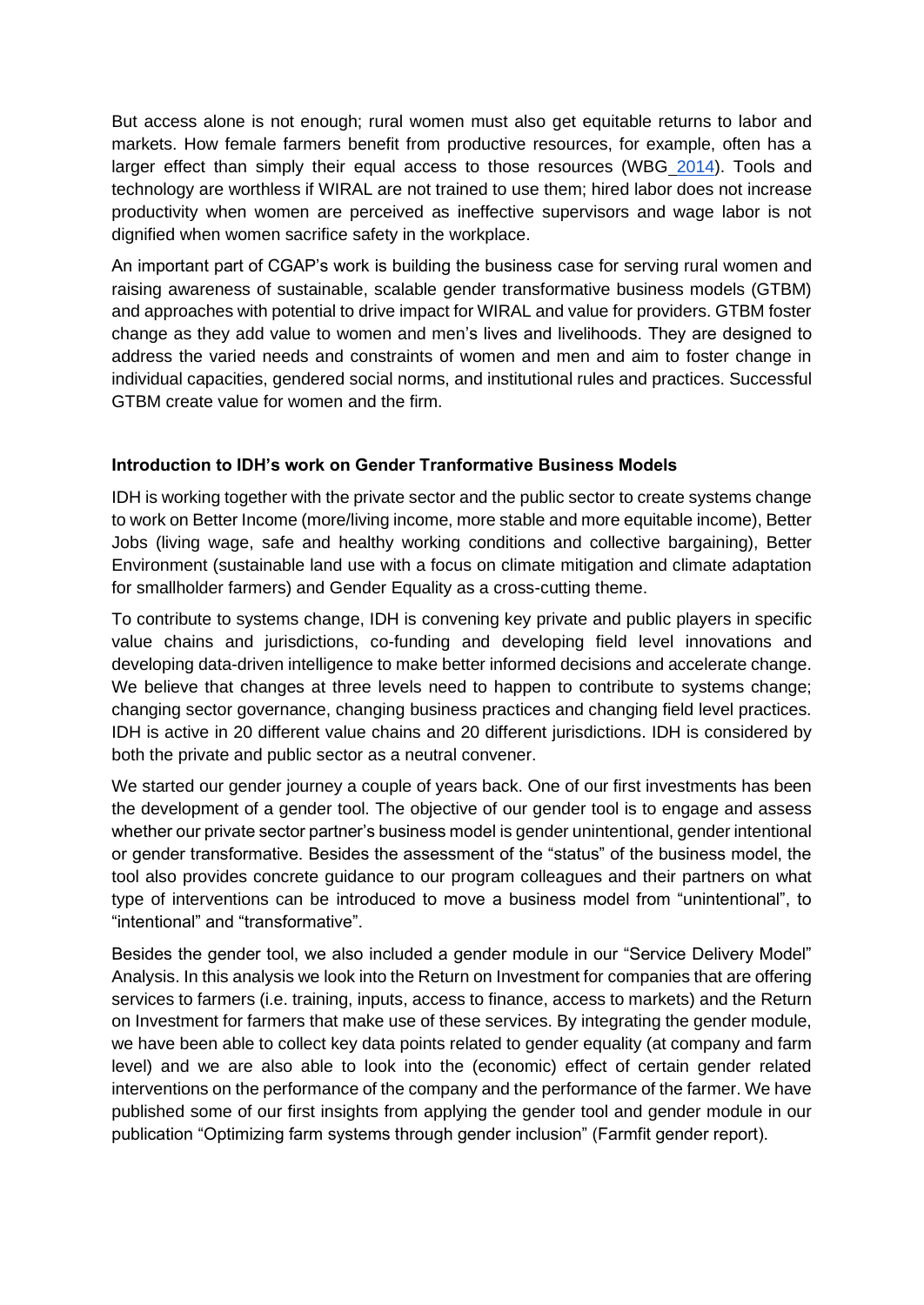We have used the outcomes of the Farmfit Gender Report to co-organize with CGAP a series of events where we focused on how Gender Transformative Business Models make business sense. We hosted a high-level meeting with key companies and H.M. Queen Maxima of The Netherlands, a public event where we focused on what companies can do to make their business models gender transformative and an expert event where we went in more depth into the challenges and opportunities to make a business model gender transformative.

### **CGAP and IDH joining hands in developing a Gender Roadmap**

CGAP and IDH are keen to make Gender Transformative Business Models the new norm. There is sufficient data that shows that business can grow their business by including and centering women as leaders, employees, suppliers and clients and responding to their specific needs and ambitions. But currently many businesses leave value at the table, because they do still often approach the topic from a socio-economic perspective, rather than from a business case perspective. They lack data on where they are and where they have opportunities, there is no language that resonates with them and in case they are willing to work on gender transformative approaches, they often do not know how to do that. We see that three challenges are constraining the understanding, acceleration and scale of GTBM, particularly in rural areas:

- 1. There is not a widely understood definition of what precisely makes a business model gender transformative, making it difficult for companies and sector support organizations to push for concrete changes.
- 2. There are no standardized indicators for measuring how transformative a given company's business model is, preventing companies and other stakeholders from measuring progress towards becoming gender transformative; and,
- 3. There is no available data on company business models and practices that would allow for benchmarking performance against industry peers and competitors, leaving companies and other stakeholders unable to assess the success of efforts to promote GTBM.

In response to these challenges, CGAP and IDH are developing a gender roadmap. The overall objective of the gender roadmap would be to help companies active in agriculture and the food system take ambitious actions to make their business models more gender inclusive and gender transformative.

The gender roadmap will have four milestones: 1) Measure; 2) Standardize and Benchmark; 3) Experiment and Synthesize; and 4) Share and Learn.

Four specific topics and research questions guide the steps of the roadmap.

1. Value for rural women: How do climate responsive, GTBM translate into value for various profiles of rural women, supporting their economic opportunity and income generation? How can innovative financial and non-financial services that address constraints to rural women's access and returns to labor and markets play a role? And what specific approaches to centering women as leaders, employees, suppliers, and customers have the greatest positive impact on rural women's lives and livelihoods?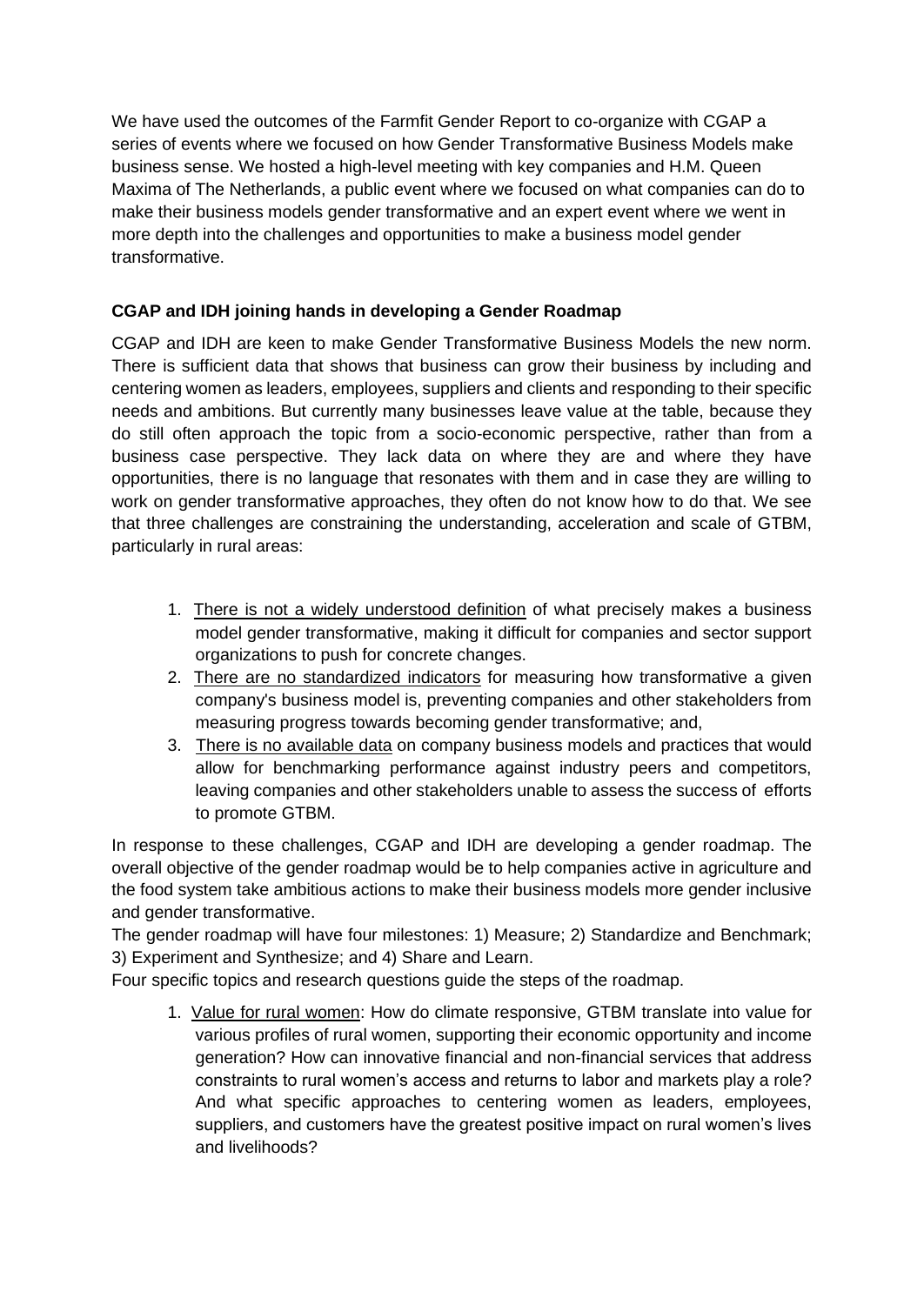- 2. Value for the firm: How do adopting climate responsive, GTBM and approaches create value for businesses, in the short- and long-term? How might CGAP and partners leverage experimentation and learning to articulate the business case for seeing and serving rural women as drivers of rural economic growth? How might we shift the narrative and increase the diffusion and adoption of GTBM in the wider market not only for 'corporate social responsibility' or social impact, but also as crucial to business success?
- 3. Climate adaptation and resilience: How can innovative financial and non-financial services that address constraints to rural women's access and returns to labor and markets strengthen their adaptation to climate change and resilience to climate shocks? In what specific ways can rural women increase their agency and economic opportunity at the frontline of climate change?
- 4. Data: To inform provider decision making and market benchmarking, what are the fewest, easiest to collect, and most meaningful indicators to measure the extent to which firms are gender transformative and track changes over time? What data can be aggregated to illuminate the market, allow providers to track and benchmark their performance against peers, and inform interventions from funders, governments, and sector support organizations?

## **2. Objectives, key activities and deliverables**

The overall objective of this assignment is to come up with a commonly accepted definition and key characteristics of what a Gender Transformative Business Model is (in the agricultural and rural sectors) and the key metrics to measure whether a business model is gender transformative (business models of agribusiness, digital platforms that are active in agriculture, and financial service providers active in agriculture). A common definition and key metrics are key elements of the roadmap and will enable future action of companies to make their business models gender transformative, benchmarking of companies and sharing of comparable insights and lessons learnt. With this assignment, the consultancy will contribute to the first two steps of the roadmap.

- 1. **Measure**. We propose to work with service providers, sector support organizations and experts in data collection/analysis to identify key indicators that can be used to track the progress of firms as they work to adopt and implement GTBM. Working with partners, CGAP and IDH will develop and pilot test a set of indicators that cover various aspects of GTBM, including inclusion of women as employees, leaders, suppliers, and customers. These indicators will also be used to illustrate the business case for GTBM by conducting an analysis of how each indicator affects key outcomes such as revenue growth, profitability, and the acquisition/retention of suppliers and customers. Additionally, the data will be used to better illuminate the impact of GTBM on rural women by analyzing the relationship of each indicator to impact metrics related to livelihoods and resilience.
- 2. **Standardize and Benchmark**. CGAP and IDH, partners, and key sector stakeholders will narrow to a lean, standard set of indicators to assess the state of GTBM among providers serving rural communities. CGAP and IDH and partners will socialize these indicators to drive their uptake and use and position investors and others to use them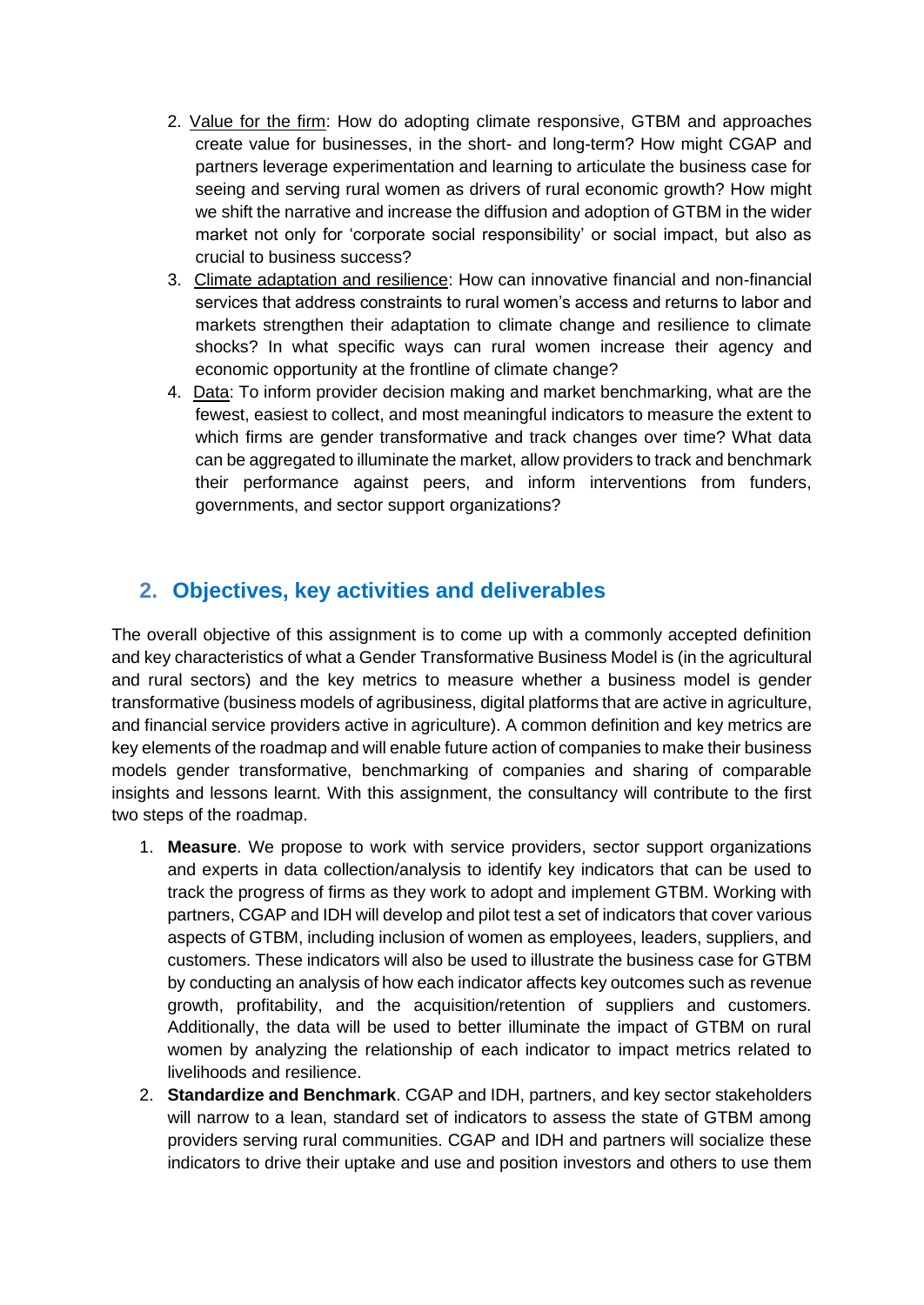for verification of firms' progress towards adopting GTBM. CGAP and IDH and partners will also collect data on a range of firms serving rural economies globally in order to develop benchmarks that illuminate the industry and allow individual organizations to compare progress against peers.

#### The **expected key activities** of this assignment are:

- 1. Conduct research to identify existing definitions of gender transformative buisness models, approaches to/tools for ascertaining whether a given business model is gender transformative, and any other resources that might inform the activities detailed below.
- 2. Define gender transformative business models (GTBM) using practical, concrete language free of specialist jargon and with supporting examples, identifying and prioritizing the key characteristics of GTBM through both qualitative and quantitative research methods and expert interviews.
- 3. Identify a long list of indicators that could help to identify GTBM, identify to what extent a company is gender transformative (i.e., their relative progress toward a gender transformative business model), and possibly correlate with positive outcomes among women and men as customers, suppliers, employees, and managers
- 4. Examine the long list of indicators to gauge what is important and reasonable for companies to track through an inclusive, collaborative process that engages key stakeholders in a variety of economic sectors, leverages aligned partners (e.g., AgriFin, FinEquity), and employs a range of participatory methods (e.g. expert interviews, virtual discussions, online surveys, social media campaigns)
- 5. Propose a short list of GTBM indicators, their definitions, and the data collection methodologies (maximum 10) based on what is reasonable for firms themselves to collect and well correlated with key outcomes for women and men as customers, suppliers, employees, and managers
- 6. Test and refine the short list of GTBM indicators with select companies keen to position themselves at the forefront of gender transformative approaches, learn from this body of work, and benchmark against peers and competitors
- 7. Build or fine-tune a data collection tool that allows companies to understand and selfreport data for each indicator in the final list

CGAP and IDH will play an active role in this assignment by engaging in the following way:

- Sharing a list of key organizations and companies that need to be consulted during the process
- Co-organizing key meetings / sessions to validate the definition and metrics with those organizations that are key to create alignment
- Sharing and promoting the definition and key metrics via social media, events, etc.

The final deliverables of this assignment is:

● A written report that includes a description of the process how the consultancy has come up with the recommended definition, the key characteristics and the final list of recommended GTBM indicators and the final deliverables itself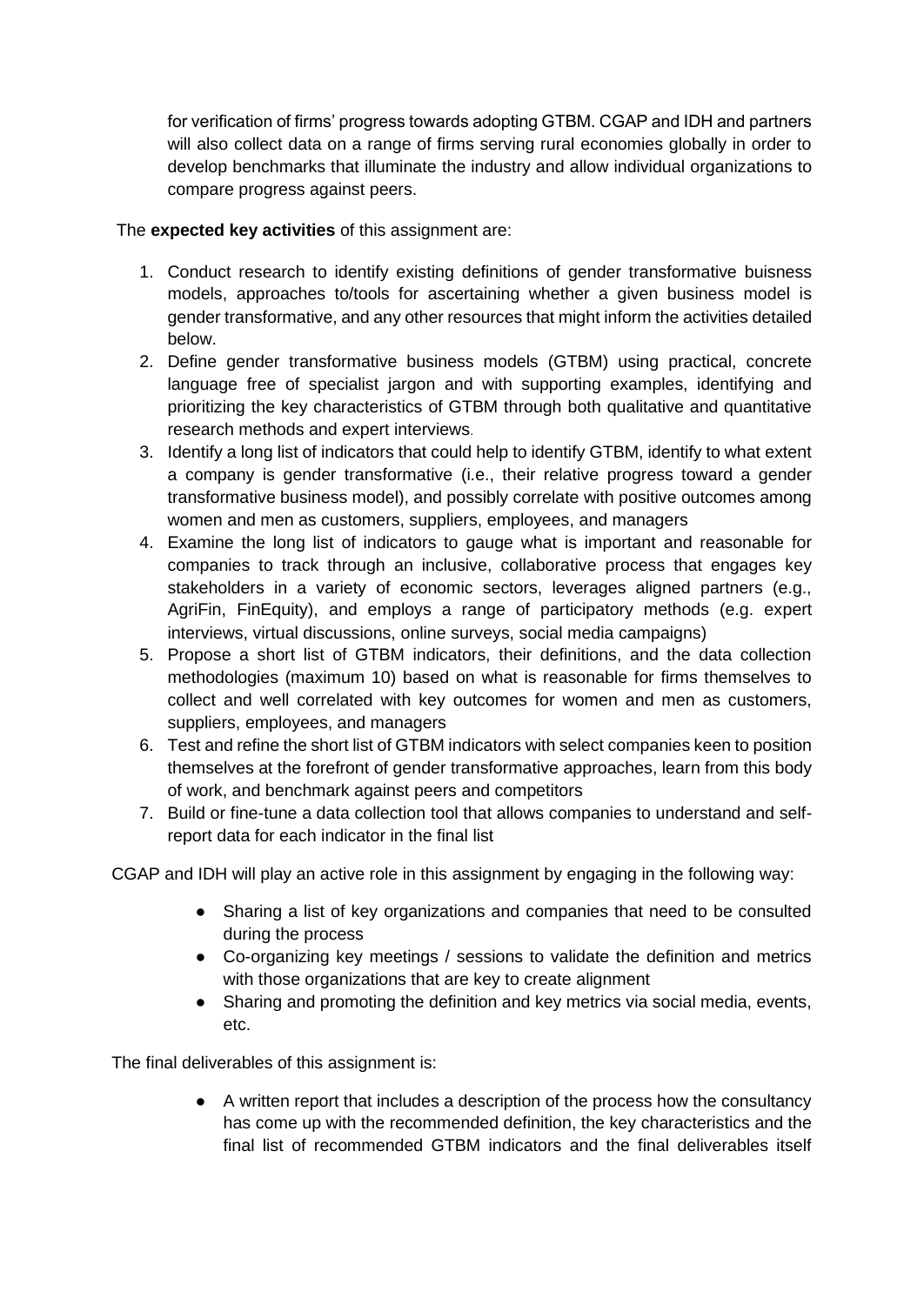(definition, key characteristics, indicators and data collection tool / guidance).

- A powerpoint deck that captures the definition and key characteristics of GTBM and the final list of recommended GTBM indicators.
- A data collection tool, in Microsoft Excel or another easy to use format, and concrete guidance on collection methods.

## **3. Profile of the consultant**

The consultancy should have the following skills and expertise.

- Demonstrated experience in engaging with for-profit companies, inclusive finance, rural and agricultural economies, and gender transformative approaches and in effectively communicating with a private sector audience using business language.
- Networks and experience in the Global South, with an understanding of key research and implementation organizations, technical and infrastructure readiness, and the social and economic constraints facing customers and providers in food and financial systems.
- Demonstrated expertise in the collection and analysis of a range of different types of data, data aggregation and benchmarking, and the interpretation/presentation of results tailored to various audiences.
- Demonstrated experience developing metrics for tracking the performance of companies, constructing data collection tools, and collecting/analyzing/visualizing self-reported data.
- · Creative, substantive approach to and demonstrated success in leveraging quantitative, qualitative, and blended research methodologies and applying a range of data in pursuing research questions.
- Demonstrated experience in distilling insights from the results of data analysis and creating a range of clear, engaging communications outputs that are understandable, relevant, and actionable to various audiences, particularly those with who are not data scientists.
- Excellent communication skills in both written and oral English, with demonstrated credibility at the senior level and the ability to adapt communication styles to various audiences and diverse stakeholders and the ability and creativity to explore a range of knowledge products and outputs.
- Proactive, positive approach to collaboration and communications with CGAP and partners in all phases of work.

### **4. Proposal**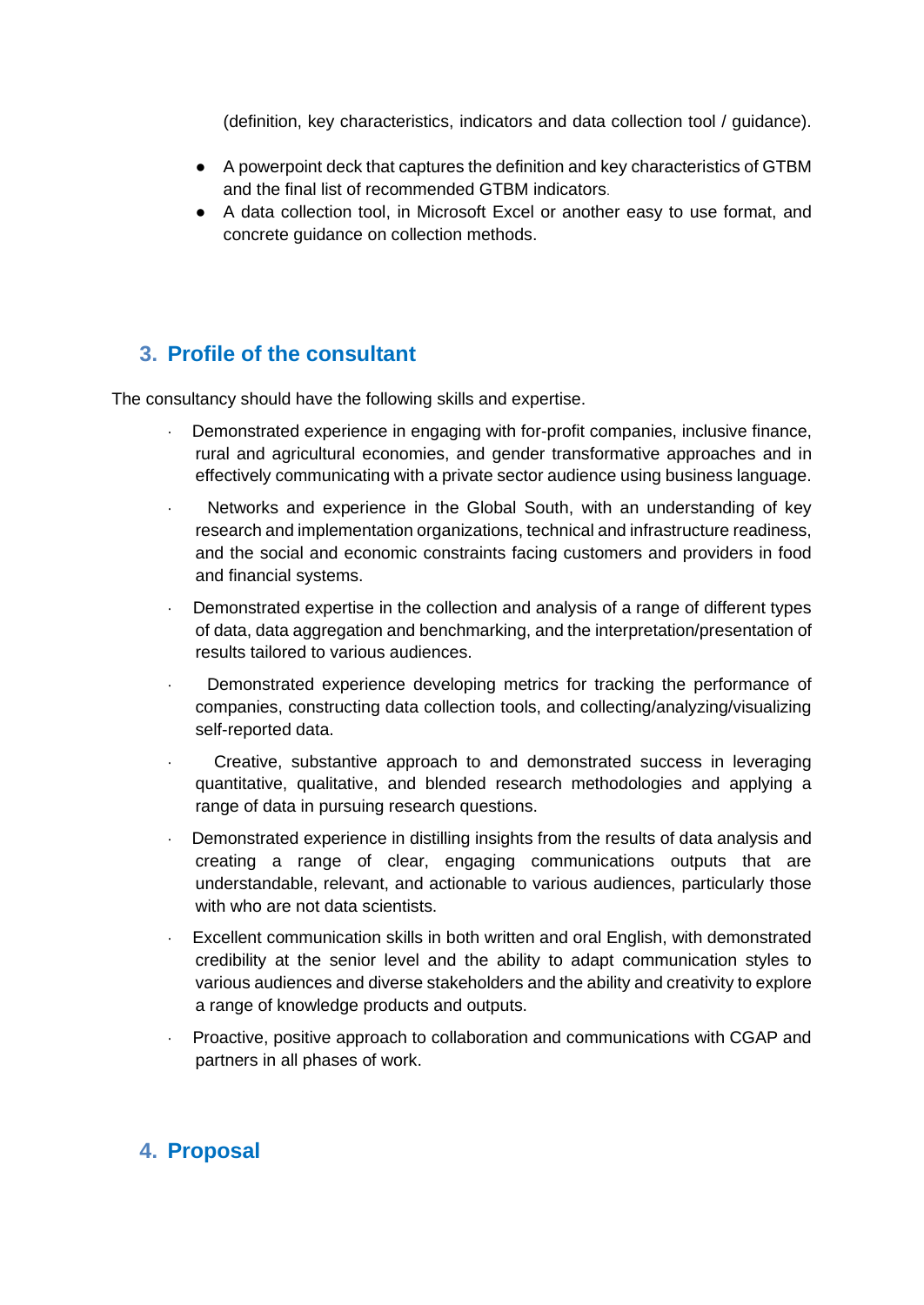IDH is asking consultants to prepare a proposal (max. ten content pages) in which it is explained how the consultant will organize its engagement and team (when applicable) to contribute to the objectives as explained above.

The proposal should at least contain:

- Description of your organization;
- Approach to the assignment with concrete examples of similar types of assignments;

Profile of the consultants (in line with Section 3), including CVs and at least three contactable references per consultant (as an Annex)

Budget.

### **5. Selection criteria & procedure**

The proposal will be assessed based on the following selection criteria:

- Quality of the proposal, based on the requirements in Sections 3:
	- o Quality of the proposed approach;
	- o Track record in working in gender equality, data and for-profit companies;
	- o Demonstrated experience in executive communication;
	- o Track record of the consultants.
- Budget

The following timelines apply to the procedure and assignment.

| Activity                             | <b>Timeline</b>                 |
|--------------------------------------|---------------------------------|
| Terms of Reference published         | March 28, 2022                  |
| Deadline for submission of proposals | April 13, 2022 (23:59 hrs. CET) |